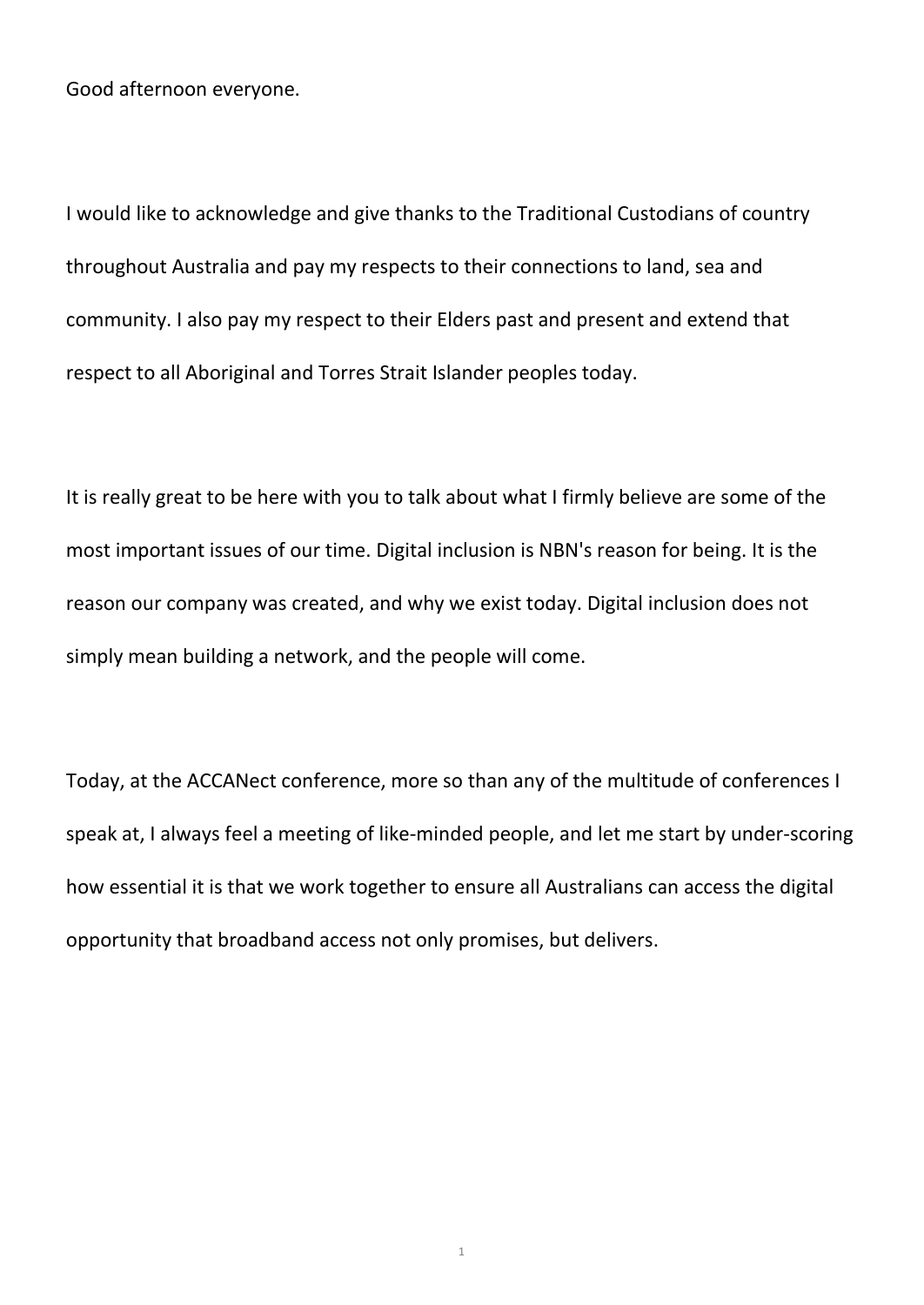I would also like to acknowledge and personally thank Teresa for her highly effective stewardship of ACCAN over the past decade and more. The fact that Telstra has appointed Teresa as their first Chief Advocacy Officer is testament to the great success that Teresa and ACCAN have achieved for countless Australians over the years. So, Teresa, I wish you every success in your new role.

To me, the important work done by ACCAN and other groups committed to social cohesion and inclusion, is closely tied to our stated purpose at NBN, which is to lift the digital capability of Australia.

As we increasingly transition to a digital economy it will become vital that we – and by we, I mean *we as an industry*: NBN as a Government Business Enterprise and instrument for the implementation of public policy, as internet providers, as advocacy groups and at local, state and federal government level - work together to ensure no Australian is left behind when it comes to unlocking the social and economic benefits made possible by broadband.

This has become more important than ever in these COVID times we now find ourselves in.

2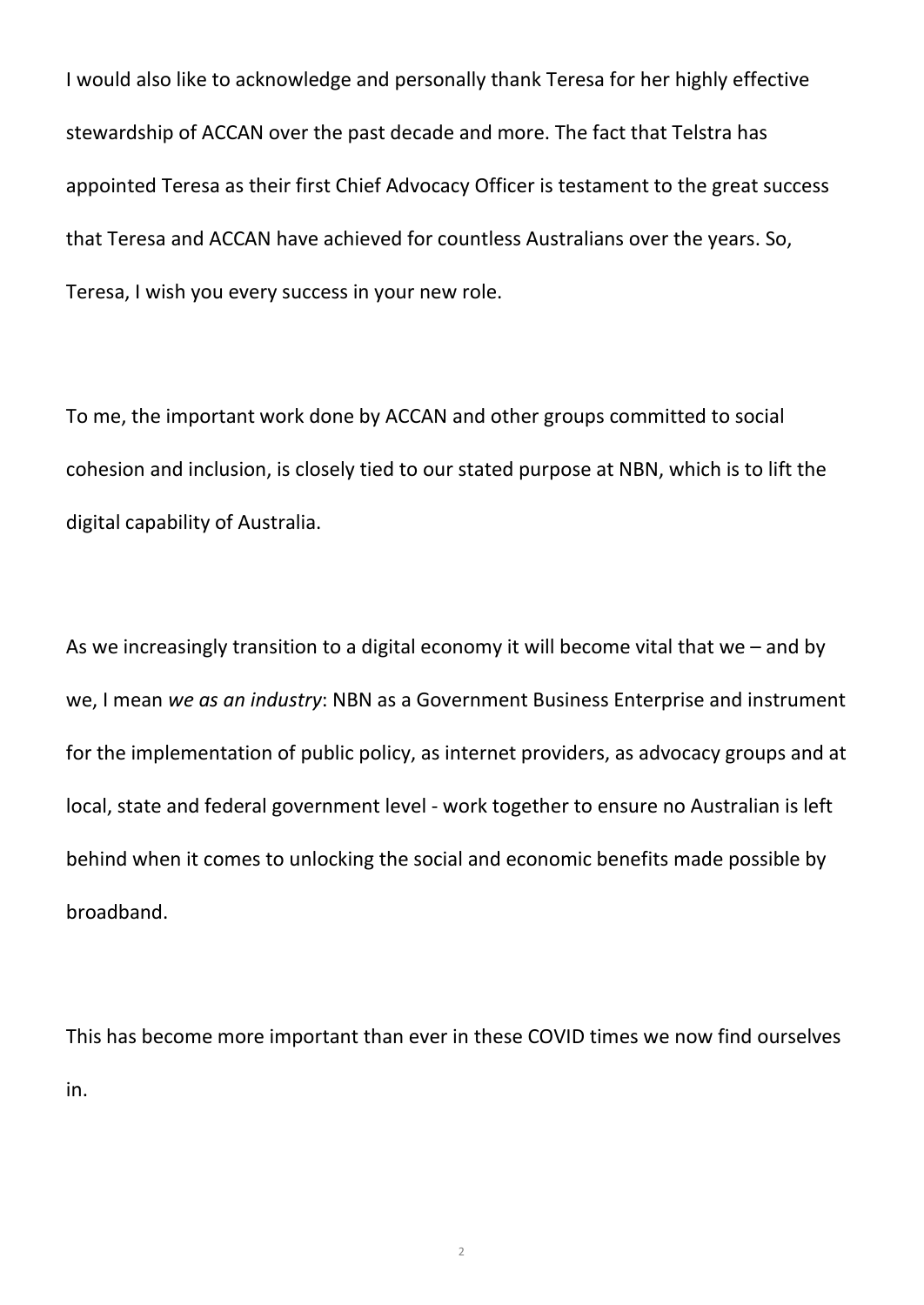Since COVID struck more than 18 months ago, our social and economic reality has been turned upside down.

Social isolation has obviously increased. Economic dislocation has become more pronounced for many.

But thanks to the power of connectivity, most of us have been able to stay connected and productive.

In the home, we've converted spare bedrooms and co-opted kitchen tables as new offices and classrooms to accommodate our work and learn-from-home lifestyles.

Businesses have increasingly pivoted to the online world, to both connect with their regular customers and gain access to new ones.

And we have all come to realise the absolute necessity of broadband every time we dial into a Zoom or Microsoft Teams video call to connect with our colleagues, friends and love ones.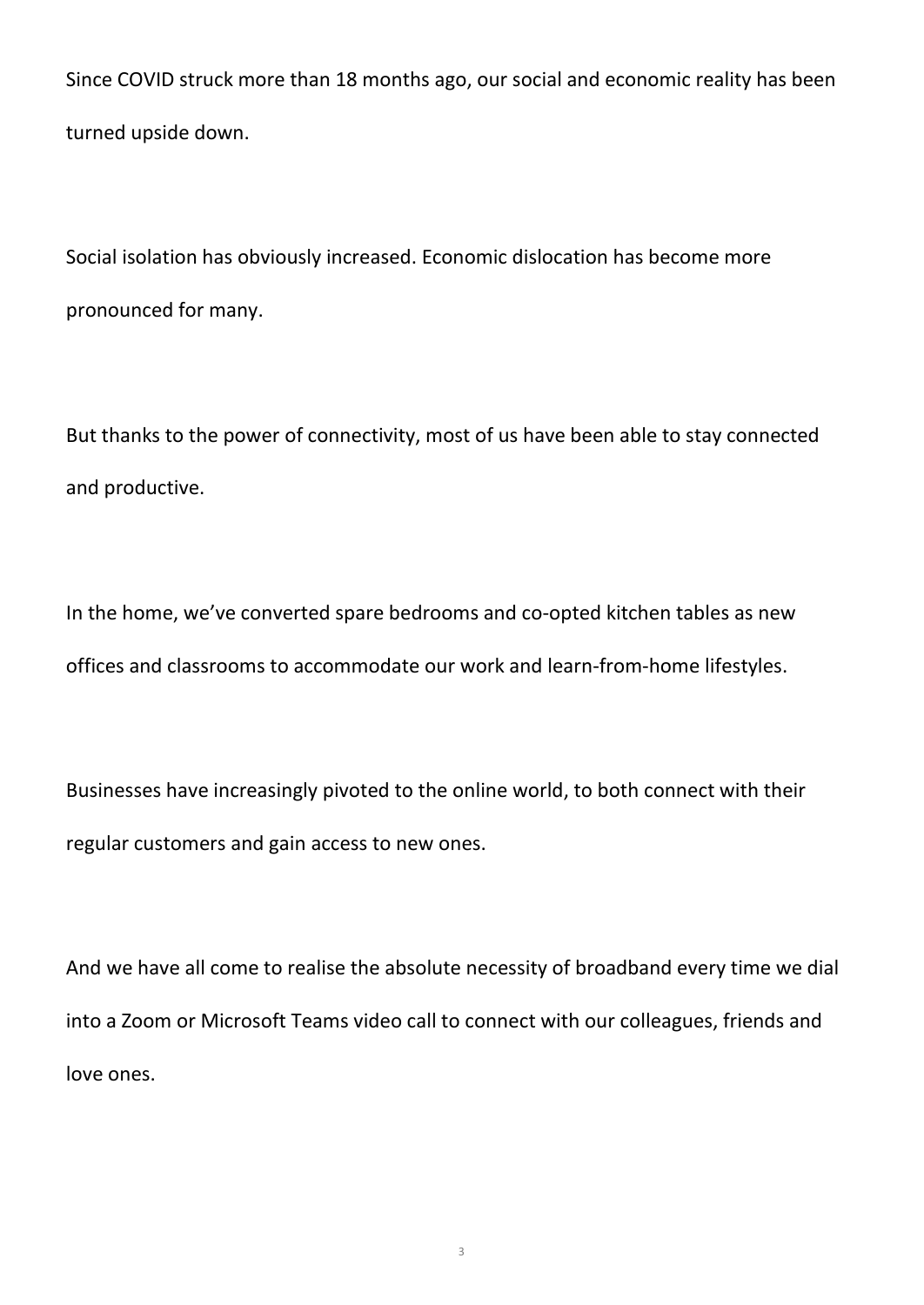These seismic shifts in business and consumer behaviour have fuelled an intense period of acceleration and reliance on technology as the COVID-19 pandemic has shown how critical it is to be connected.

According to research from McKinsey, COVID has triggered changes to technological adoption over the last 12 months that would otherwise have taken three to four years to play out.

And although it is fair to say that we did not foresee a pandemic as the catalyst for this widespread reliance on technology, we are so glad that we, as Australians, had the NBN network complete and ready, when the nation needed it most.

At NBN, we have been working towards this day for more than a decade.

Over the last 12 years we have rolled out our network to 12 million premises and connected more than 8.2 million homes and businesses – or approximately 17 million Australians - to the NBN network.

A little over a year ago we completed the initial build and then in December, the government declared the network should be treated as built and fully operational.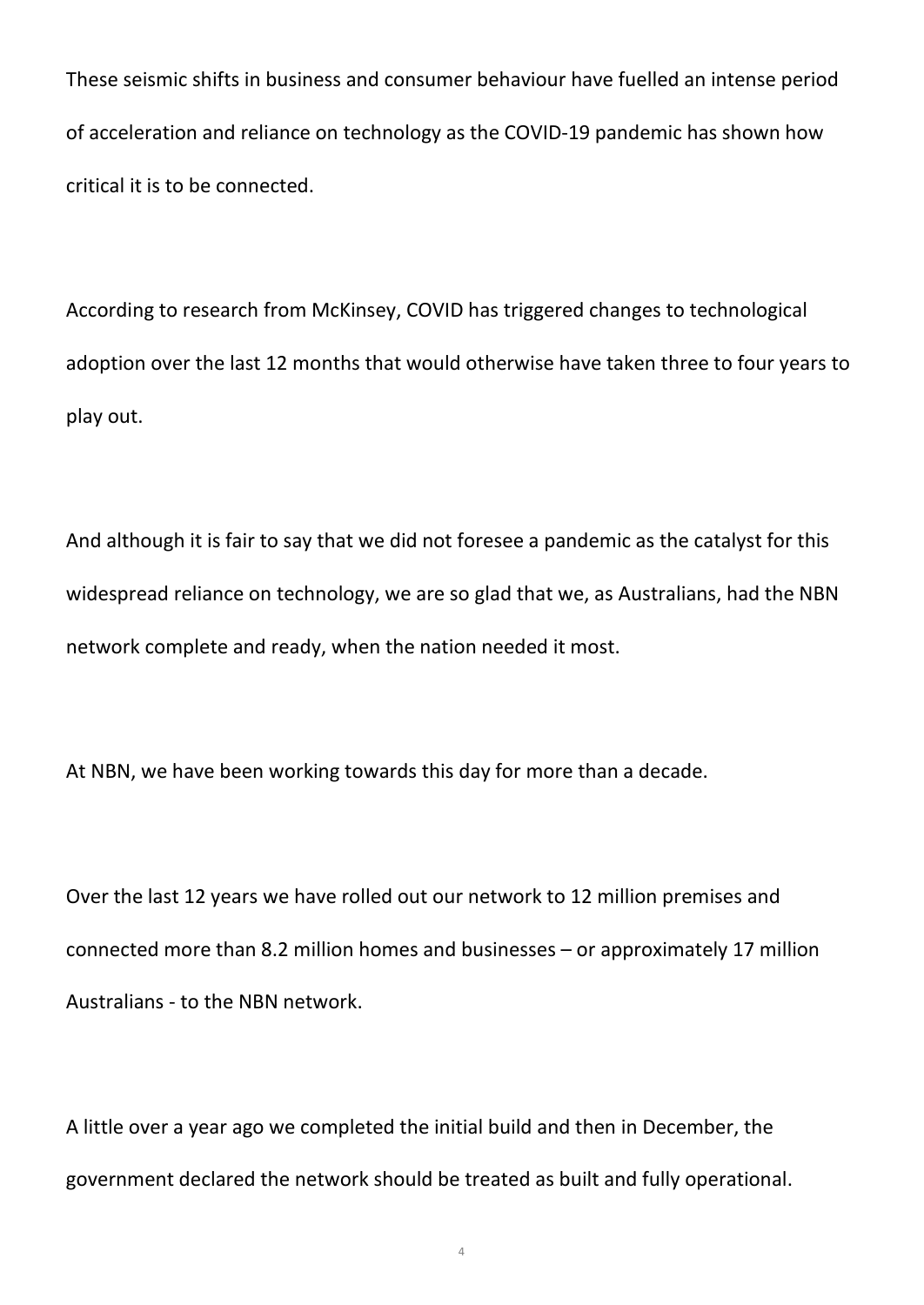Since then, we have embarked on the next evolution of the network by committing \$4.5 billion to extend the reach and capability of the network, and to provide better competition and greater service to regional and rural Australia.

Just last week we released our latest Corporate Plan which shows that our network investments are on track to deliver download speeds of up to one gigabit per second to 75 per cent of our fixed line footprint by the end of 2023.

The release of our Corporate Plan also coincided with a new Statement of Expectations from the Government.

As you know, the Statement of Expectations sets out the Federal Government's policy objectives for NBN and serves to guide us as we become a sustainable service delivery organisation that meets customer demand now and into the future.

Operating a high-performing network for the benefit of customers, no matter where they are located in Australia, while also fostering competitive and efficient markets, has always been among our highest priorities.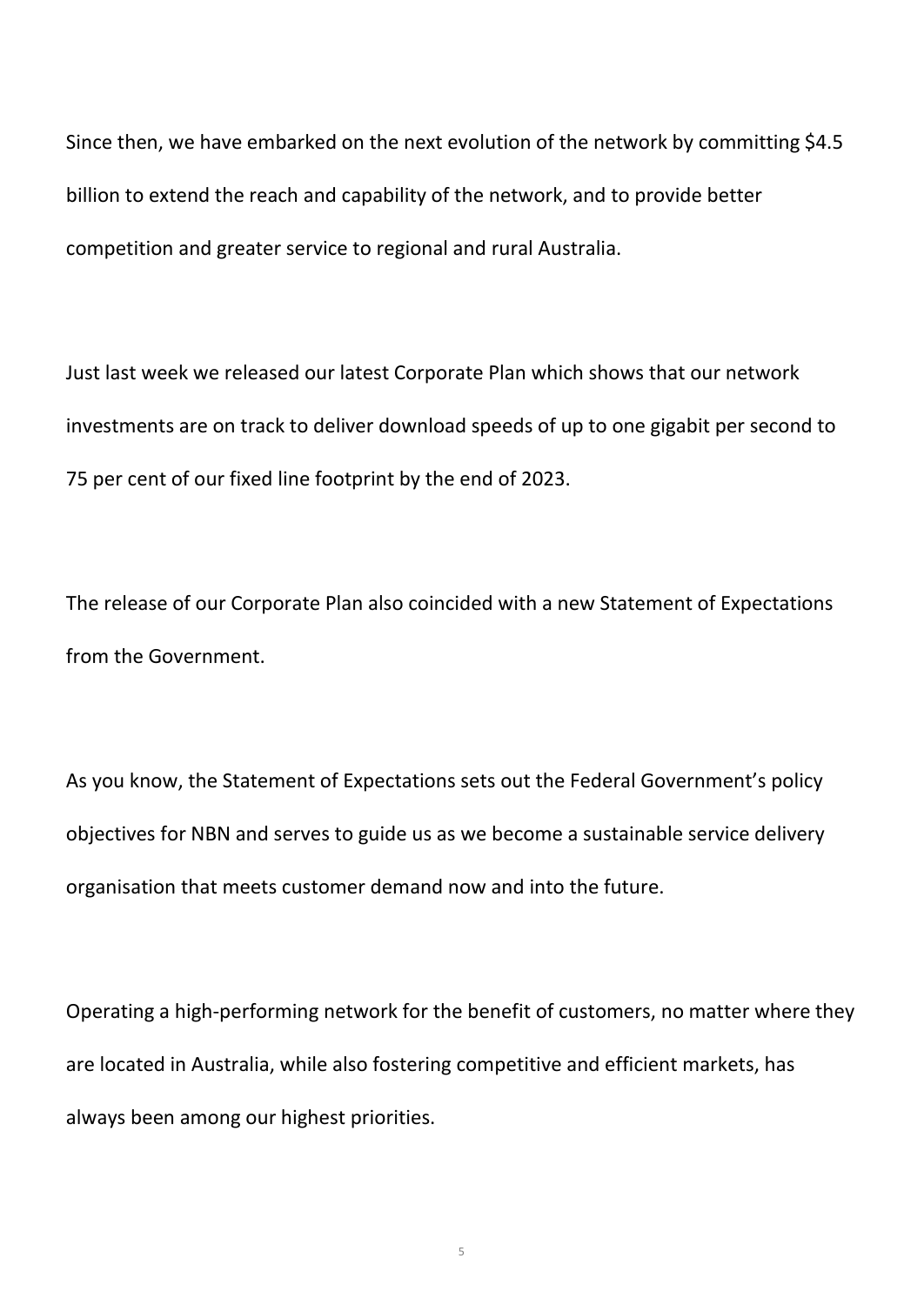And in line with the objectives of the Statement of Expectations, we remain deeply committed to meeting the current and future broadband needs of households and businesses across Australia, fostering productivity and innovation, and supporting the nation on its journey to becoming a leading digital economy.

This last point – on becoming a leading digital economy - is what I would like to focus on with my presentation today.

Because as important as it is to extend the reach of the NBN network as far as we can, it is just as vital that we continue to deliver products that meet the needs of all Australians.

This includes those living in apartments, large families, businesses of all sizes, and importantly the more vulnerable segments of our community who might not have the means or digital know-how to readily take up an NBN service.

To truly become a leading digital economy we need to foster digital equality. We must empower *all of our citizens* with the digital opportunity made possible by unfettered broadband access.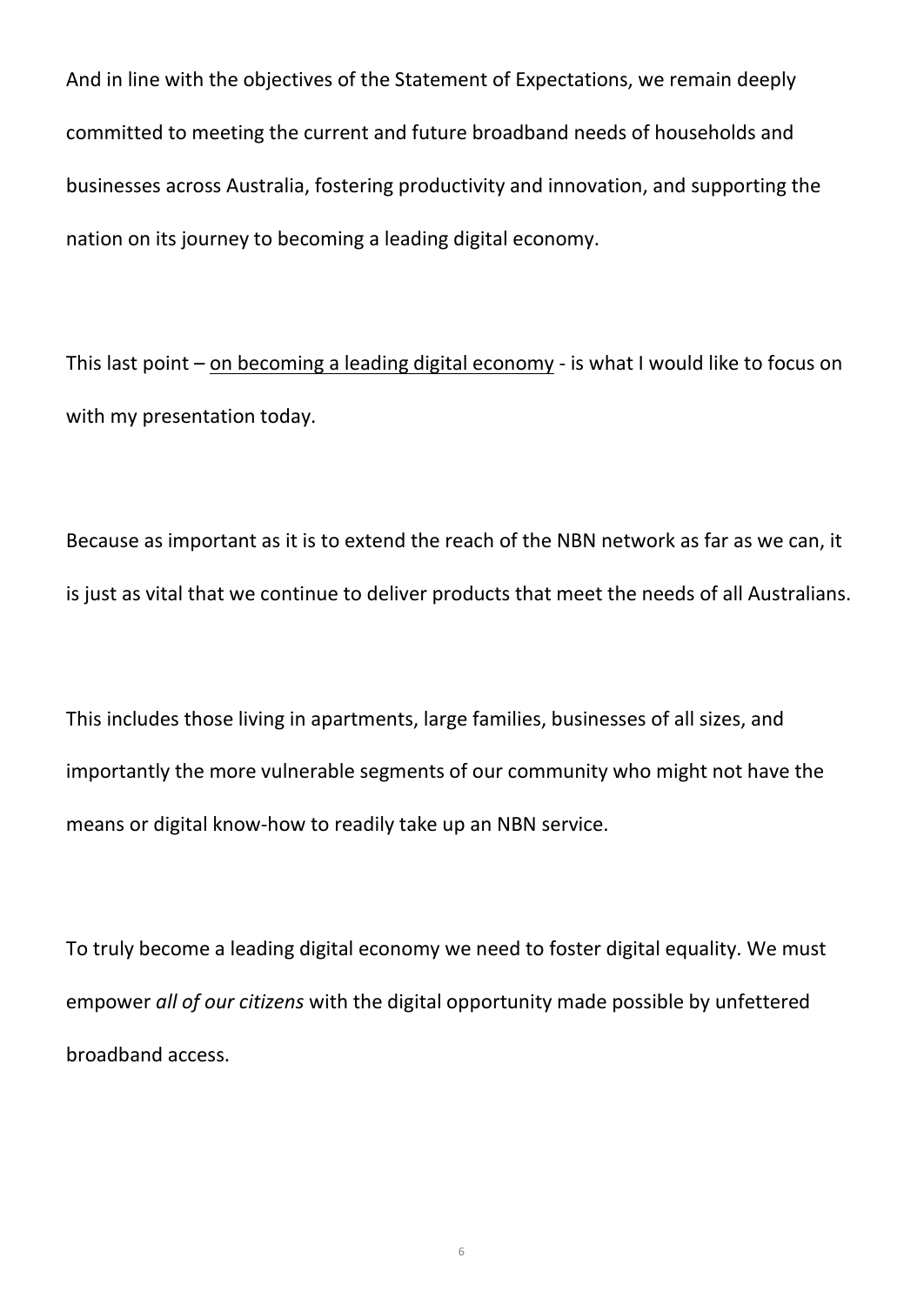And so while we have done so much to connect in excess of 8.2 million homes and businesses to the NBN network today, there are still too many Australians who remain unconnected.

## **DIGITAL INCLUSION AND ABILITY**

It's worth looking at the Australian Digital Inclusion Index to get a deeper understanding of the socio-demographics that are at play here when we talk about connecting the unconnected.

I'm sure everyone here is familiar with the ADII, but for those who might not be, it is the annual report that provides the most comprehensive picture of Australia's online participation.

What it also shows is the gap between Australians who are digitally included and those who are not.

The latest Index shows that while all aspects of digital inclusion have been improving – 'digital ability' remains our weakest link.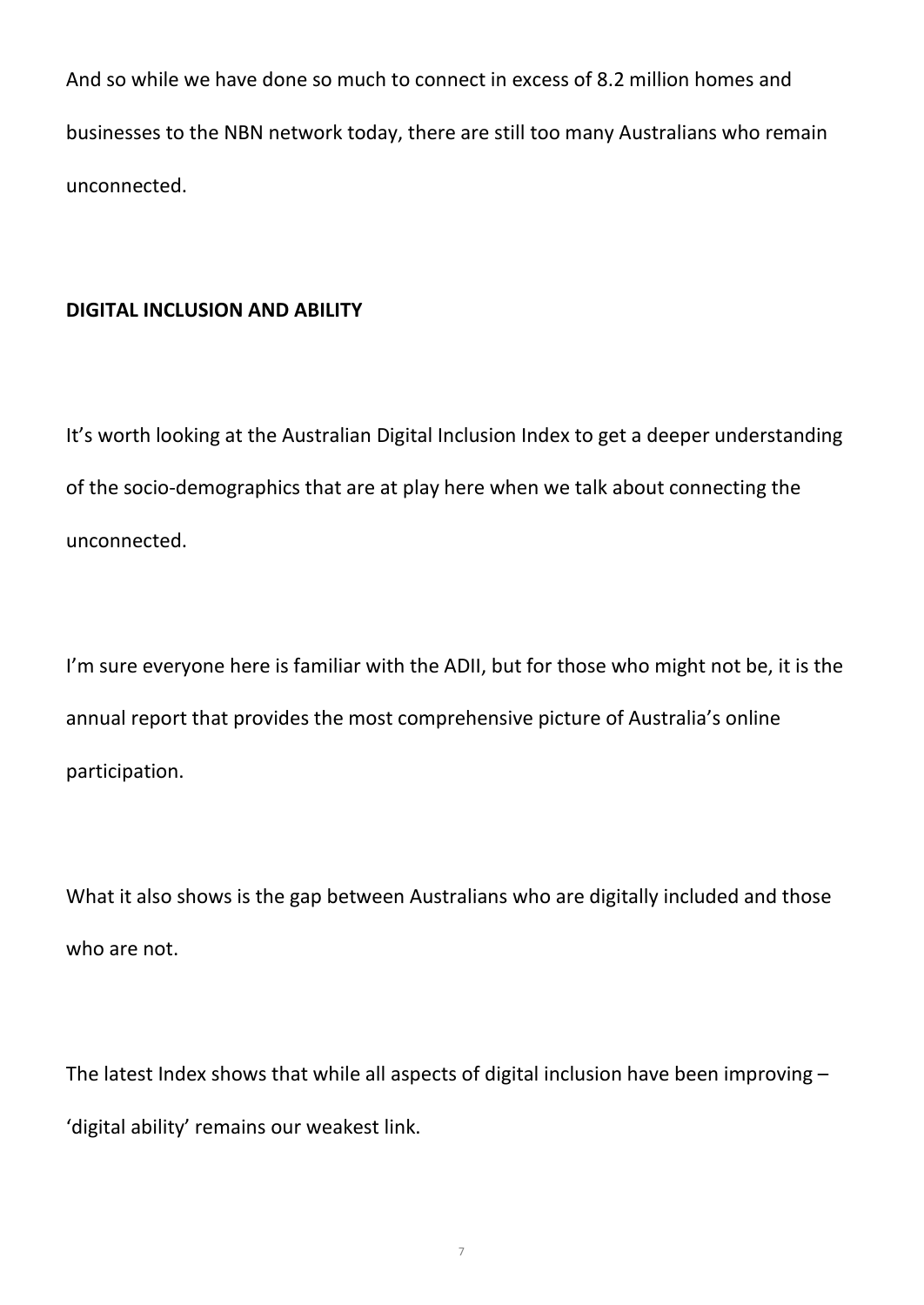'Digital ability' is not only about having the basic skills necessary to engage in common online activities, it's also the attitudes and confidence to make the most of new technology.

Worryingly, this deficiency in 'digital ability' is disproportionally made up of Australians with low levels of income, those over 50, Indigenous Australians, people living with a disability, and those with lower levels of education.

The authors of the ADII note: "Less than half of all Australians believe that computers and technology give them more control over their lives and less than 40% feel they can keep up with a changing technological landscape."

This has to change.

And it has to change now if we are to build the digitally inclusive society that I believe will be central to our economic recovery and prosperity in the years and decades ahead.

As I've already described, NBN has effectively completed the 'what' and 'how' of digital infrastructure delivery – but the new frontier is not just about affordability; it's as much about decoding the 'why' for our entire population.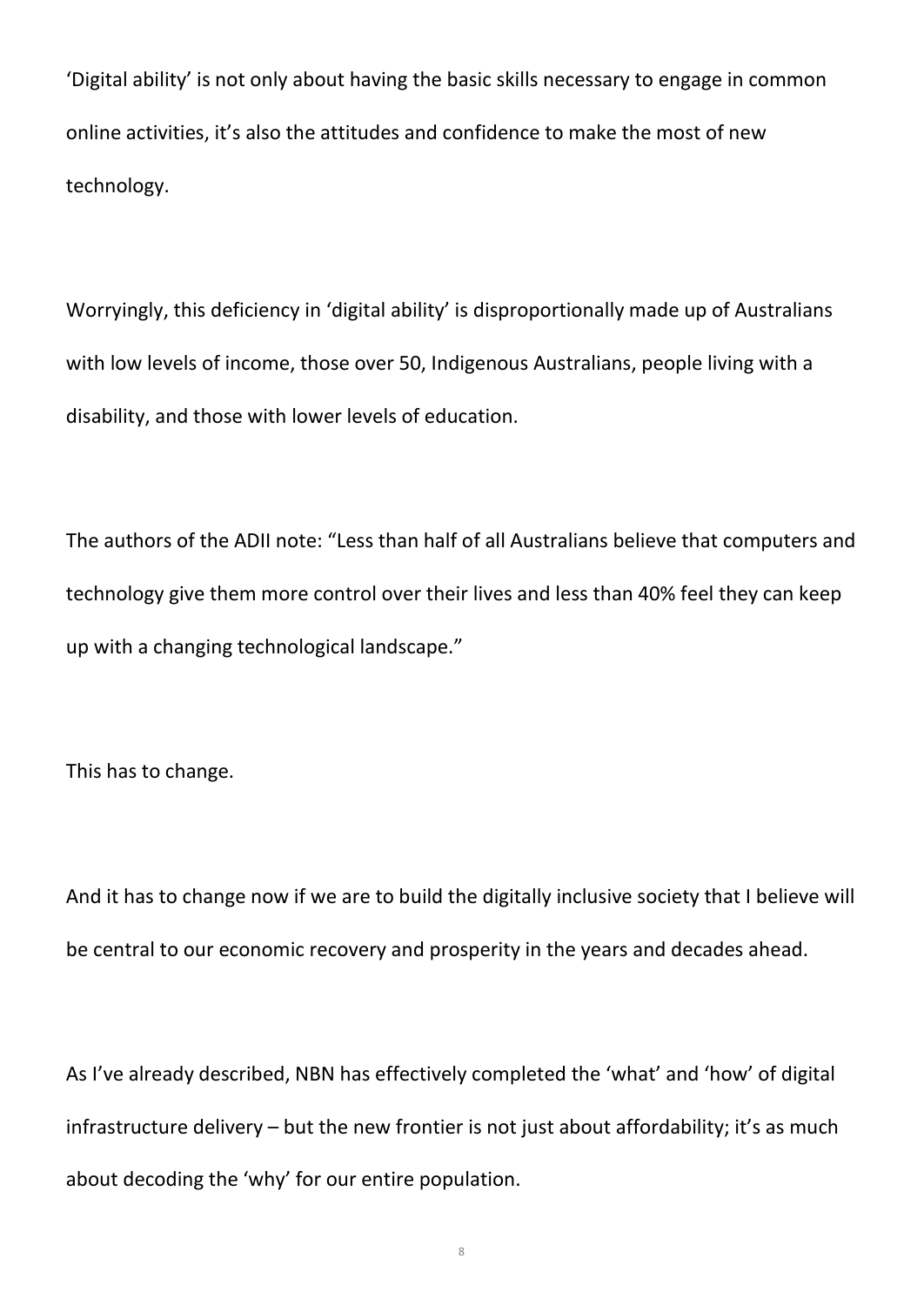'Why' is not the simple mere difference of online news versus buying a hardcopy newspaper. It's bigger than that.

It's access to any information, any government service, a world of entertainment and online life-long learning.

It's the largely untapped potential that broadband connectivity and smart technology affords for Australians living with disability to be more self-sufficient, not less. It's about enabling older Australians with access to the digital tools they need to stay in touch with loved ones and access essential services.

## **NBN AND DIGITAL INCLUSION**

At NBN, we have been on this journey for a number of years.

We have adjusted our wholesale prices with inclusion in mind, and we have provided financial relief to support customers through the impacts of COVID.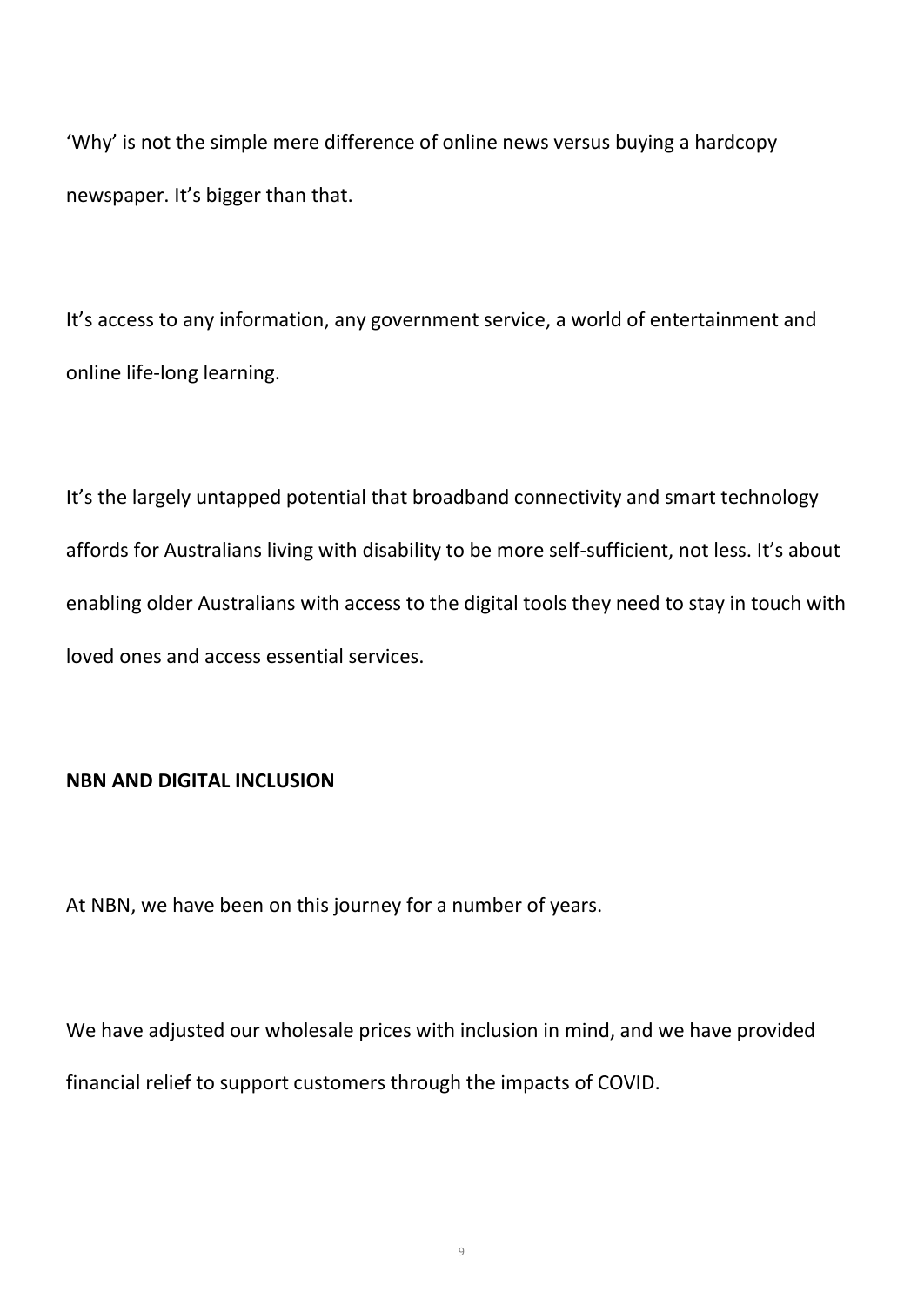This week we will be releasing some new research that shows the relative affordability of Australian broadband. This research, which was commissioned by NBN and conducted by Accenture, shows that in a comparison of 13 OECD countries, Australia saw the largest improvement in affordability between fiscal 18 and fiscal 20, and ranks sixth overall across comparable speed tiers.

This research also shows that the average weekly household spend on services over the NBN is only 1.1 per cent of household income, compared with water (at 1.3 per cent) and electricity (1.6 per cent).

These are encouraging results when it comes to the overall affordability of the NBN network, but we know we need to do more.

So as we move into the next phase of the NBN, we will be redoubling our efforts to ensure Australians all over the nation can access the NBN network and the benefits it can unlock.

This of course, is not something that we can achieve by ourselves. It will require constant dialogue and collaboration among the industry, consumer groups and state and federal governments.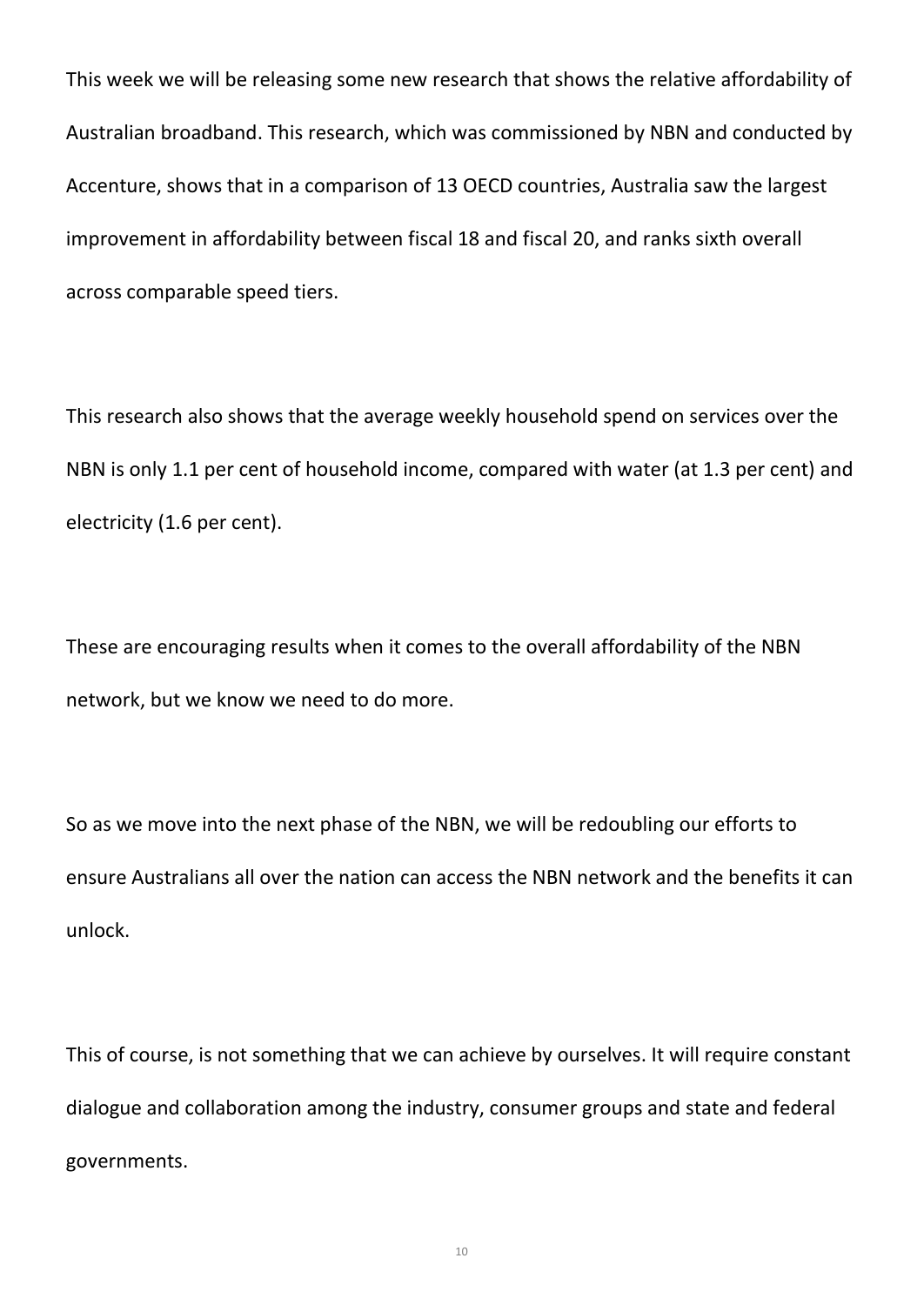We have begun this process and through regular engagements with consumer groups and industry bodies, we have identified a range of issues that need to be addressed if we are to improve digital inclusion.

Through these conversations and our internal research, we know there are three main barriers when it comes to connecting the unconnected.

They are:

- The affordability factor: lacking the financial means or desire to pay for a connection.
- Secondly, the accessibility factor: lacking access to broadband, including hardware, installation, and other challenges.
- And finally the digital ability factor: which relates to confidence, digital skills and having the digital literacy to know about the benefits that a broadband connection can provide.

That these three factors continue to act as barriers to connection is not just a problem for our industry, it is a great concern for the nation as we look to accelerate our transition to a digital economy.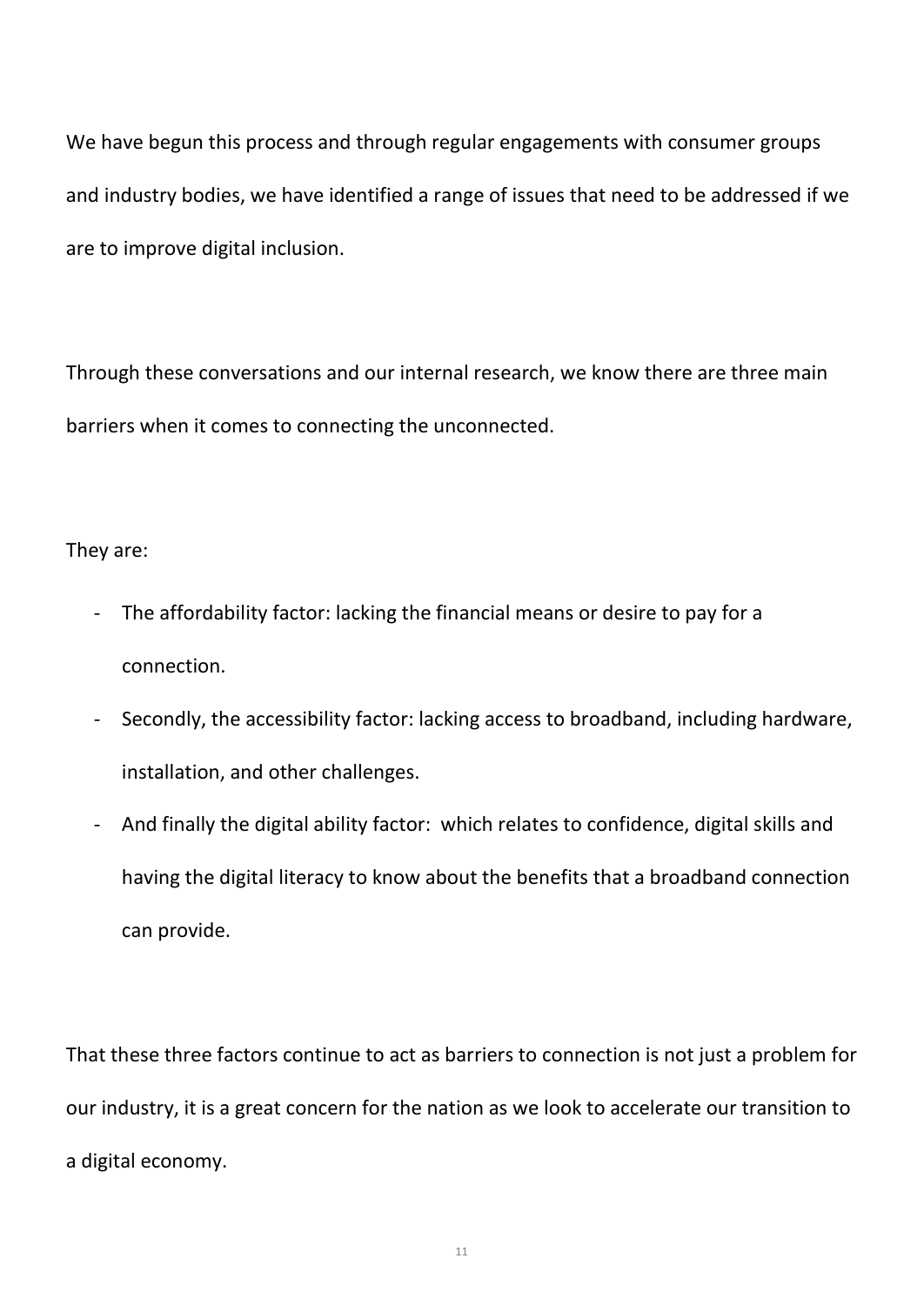Being able to create new industries, employment opportunities and increasing productivity will be more important than ever as we recover from the impacts of COVID.

But failing to create the environment where all can participate will only hold us back.

Already we have seen COVID widen fault lines across class, race, age and gender.

And from this we have seen those who are well-off and secure in employment be disproportionally insulated from the more damaging effects of this pandemic. For example, financial markets, where assets are most likely to be owned by the very wealthy, have recovered much faster than job markets.

In contrast, many low-paying jobs in services and casual employment roles continue to feel the worst effects from COVID lockdowns.

If these trends continue, there is a real possibility we will see a "K-shaped recovery" in our economy where different communities and industries will experience different rates of recovery after COVID.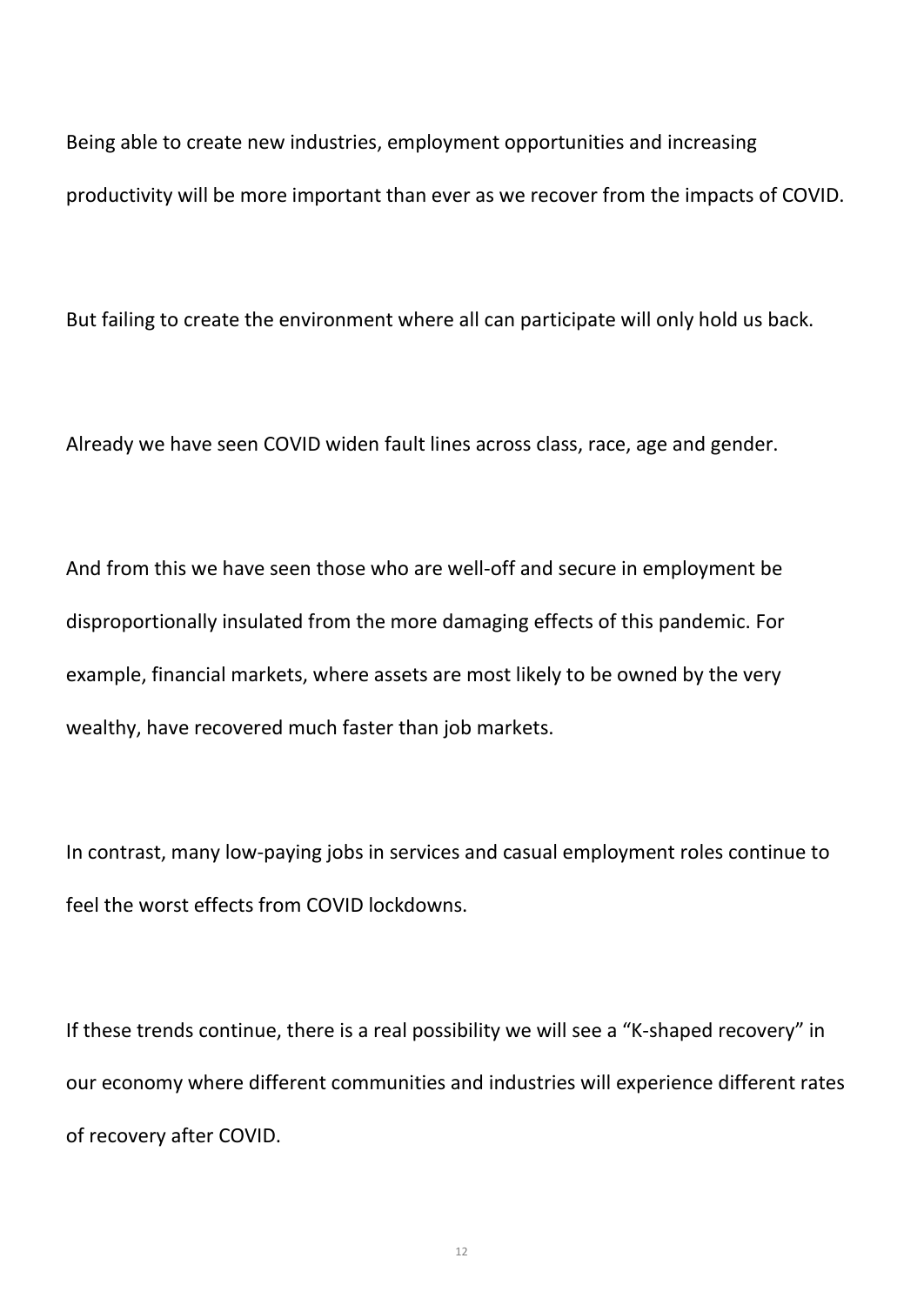The best way to help close these gaps is through greater reach and use of broadband connectivity.

# **NBN'S DIGITAL INCLUSION PROGRAM**

For our part, we are working on important initiatives to bridge some of these gaps.

While I can't unveil the full program today, I can provide a broad overview of how this program will address what we consider are the biggest barriers to digital inclusion.

As part of this program, we have identified six key segments that we believe will benefit the most from increasing the means to connect to broadband.

These six segments are:

- Health
- Education
- Social Housing
- Seniors and aged care
- Indigenous Communities; and
- The Regional divide.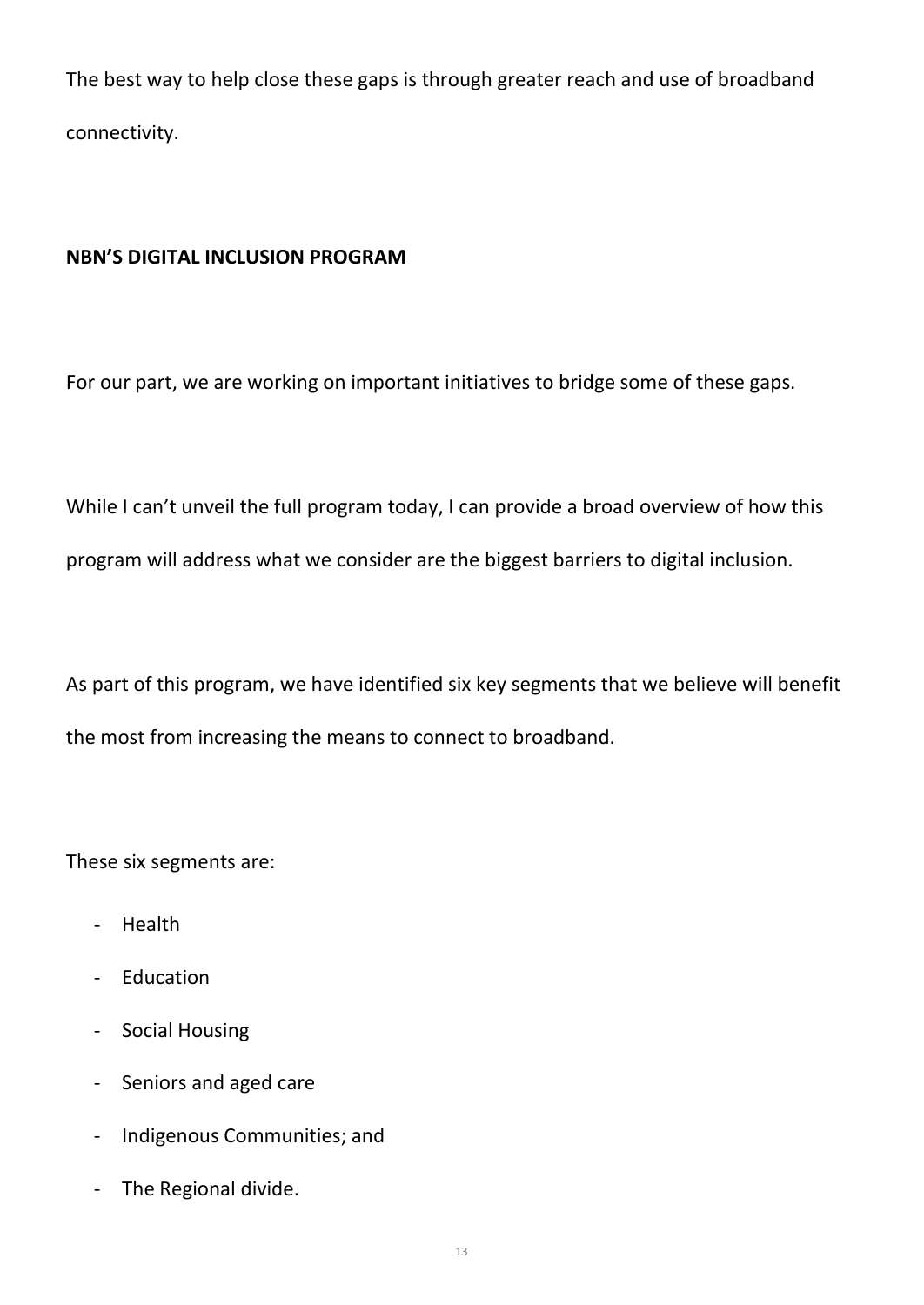While many of the specific programs we are working on to improve digital inclusion across these segments are still in development, I will highlight two programs across social housing and connecting indigenous communities to give you a sense of some of the challenges we are looking to overcome, and the opportunity we are hoping to create.

#### **SOCIAL HOUSING SUPPORT**

In the social housing space, a Smart Public Housing Working Group has been established that brings together council, government, not-for-profit, industry and NBN to lead a Smart Public Housing Project.

This project sees NBN working together with Yarra Council and other stakeholders in Victoria with the objective to provide its public housing population with equitable access to digital services, skills and tools.

This program aims to expand access to digital education, foster employment opportunities and help increase access to devices for use by low-income residents.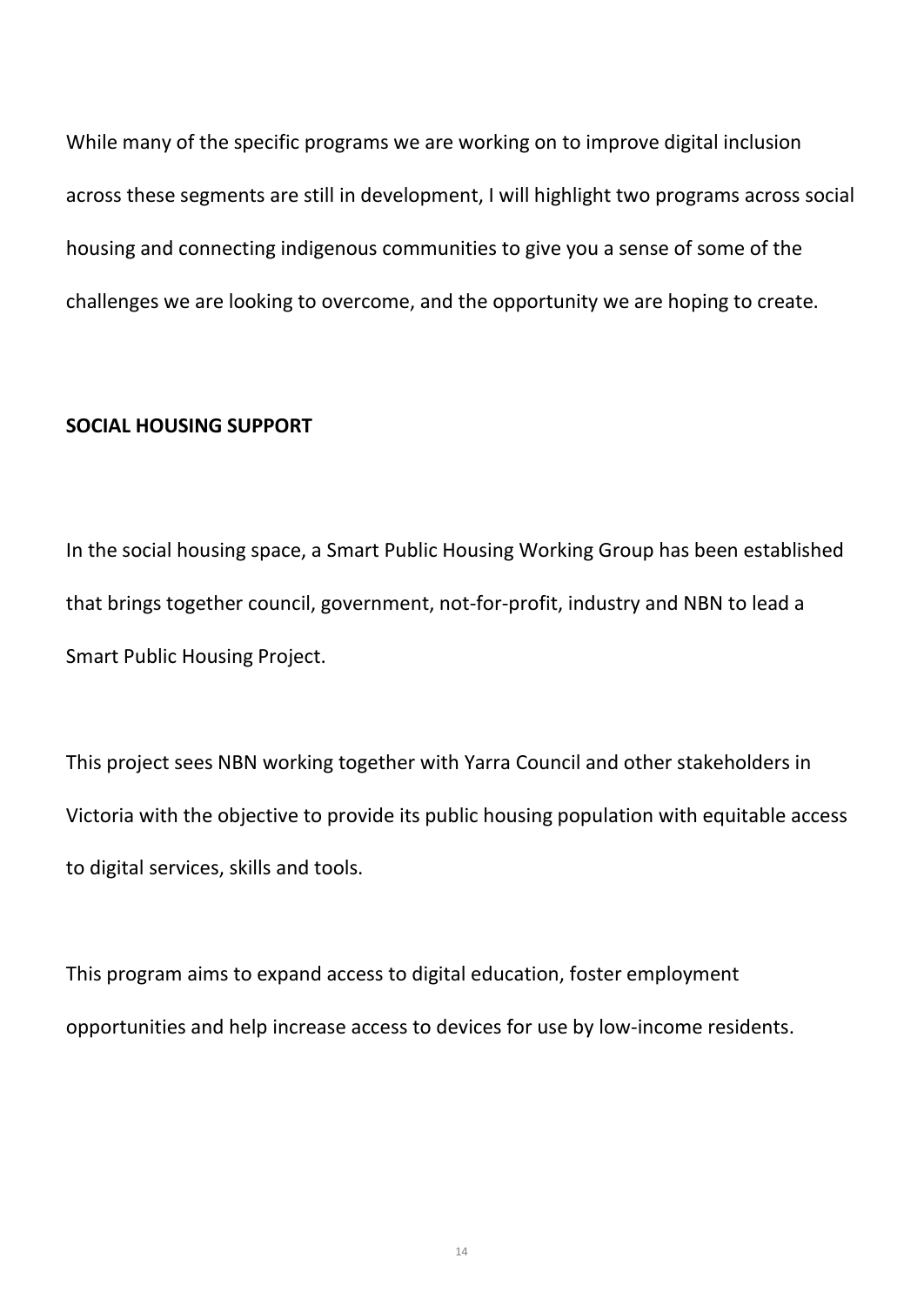The working group is also investigating several pilot initiatives including: a Community Connections Hub to link people with internet access, device libraries, computer technician support and first language digital literacy training.

And we are exploring the enablement of free WiFi in the communal areas of the Richmond Housing Estate to support digital access and digital literacy objectives.

It's still early days in terms of outcomes but by working closely with stakeholders and adopting a test and learn approach, NBN Co is seeking to better understand the needs and barriers for low income residents in accessing broadband services, with the intent to develop a scalable, sustainable and equitable solution that could be adopted across all social and affordable housing.

#### **INDIGENOUS SUPPORT**

We have also made good progress in our efforts to bring connectivity to many indigenous communities, particularly those in some of our most remote reaches.

Last year we commenced our Isolated Communities Project to help connect indigenous and remote communities that were isolating on country as a response to bio-security regulations during COVID-19.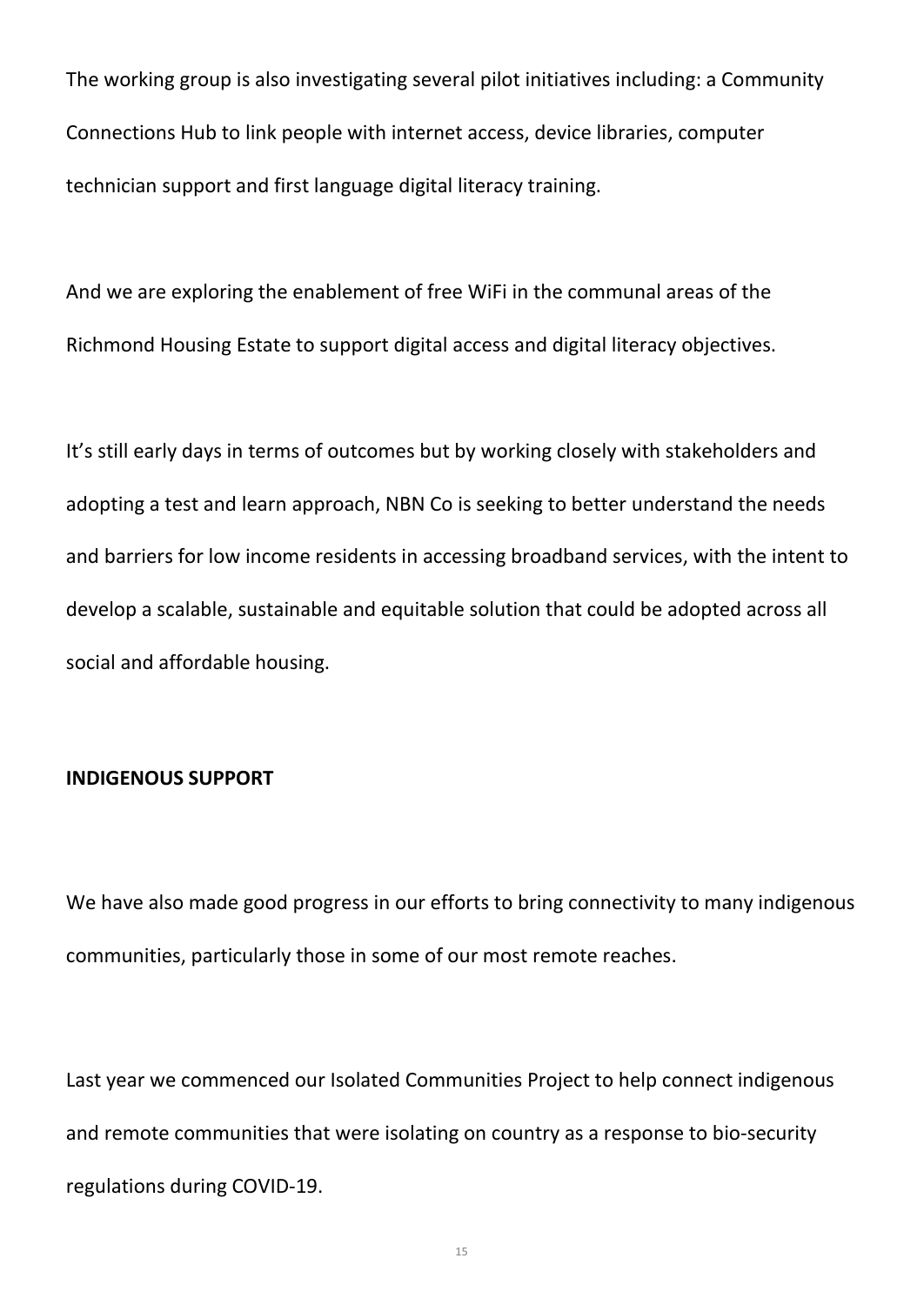In many circumstances, internet connectivity was limited within these communities so we worked to get them connected.

This was a significant issue for these communities as lockdowns meant many could not access the essential services they normally would through face-to-face visits.

Our nbn Local team worked closely with communities and state governments to identify those most in need of connectivity and then connected them via our Sky Muster satellite service.

Through this program, we installed community Wi-Fi services to more than 50 isolated community locations.

This has been a vital service for these communities and has helped ensure they remain in contact and have the broadband access they need to support essential services like digital health and online learning.

### **WORKING TOGETHER**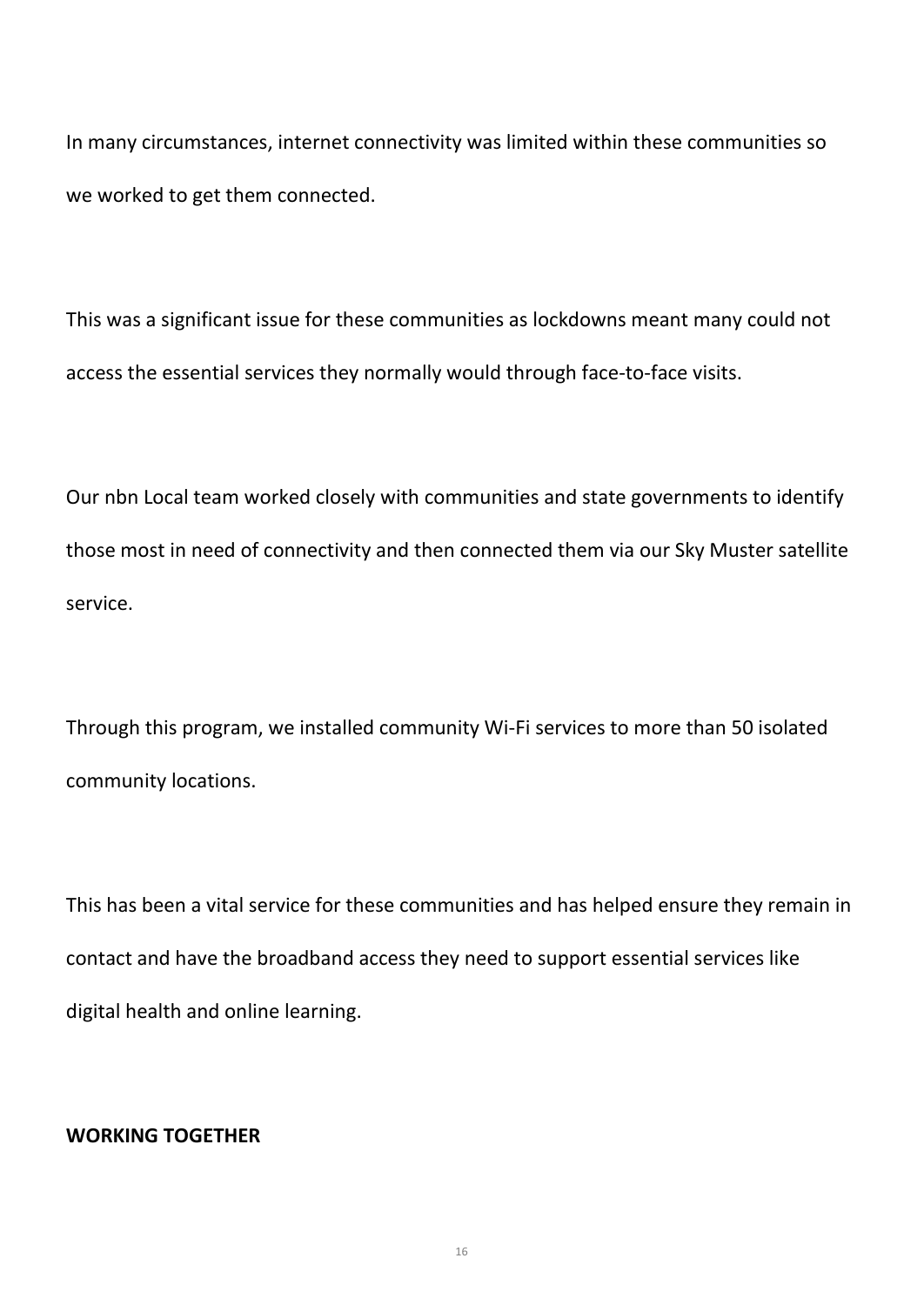I hope these examples give you a glimpse of the resources and efforts we are committing to as we work towards connecting the unconnected.

To me, they really underscore the importance of connectivity.

Of course, we still have much to do and we know they these genuinely complex challenges and will require a multi-faceted response.

## **Low income offer**

One of these complex areas worth discussing is the industry's development of a lowincome product.

I appreciate ACCAN has been advocating for such a product for a number of years, and I strongly encourage them to continue doing so.

Afterall, every additional home and business that connects to the network, adds to the number of Australians receiving the social and economic benefits that fast broadband can unlock for people's health, connectivity, and livelihoods.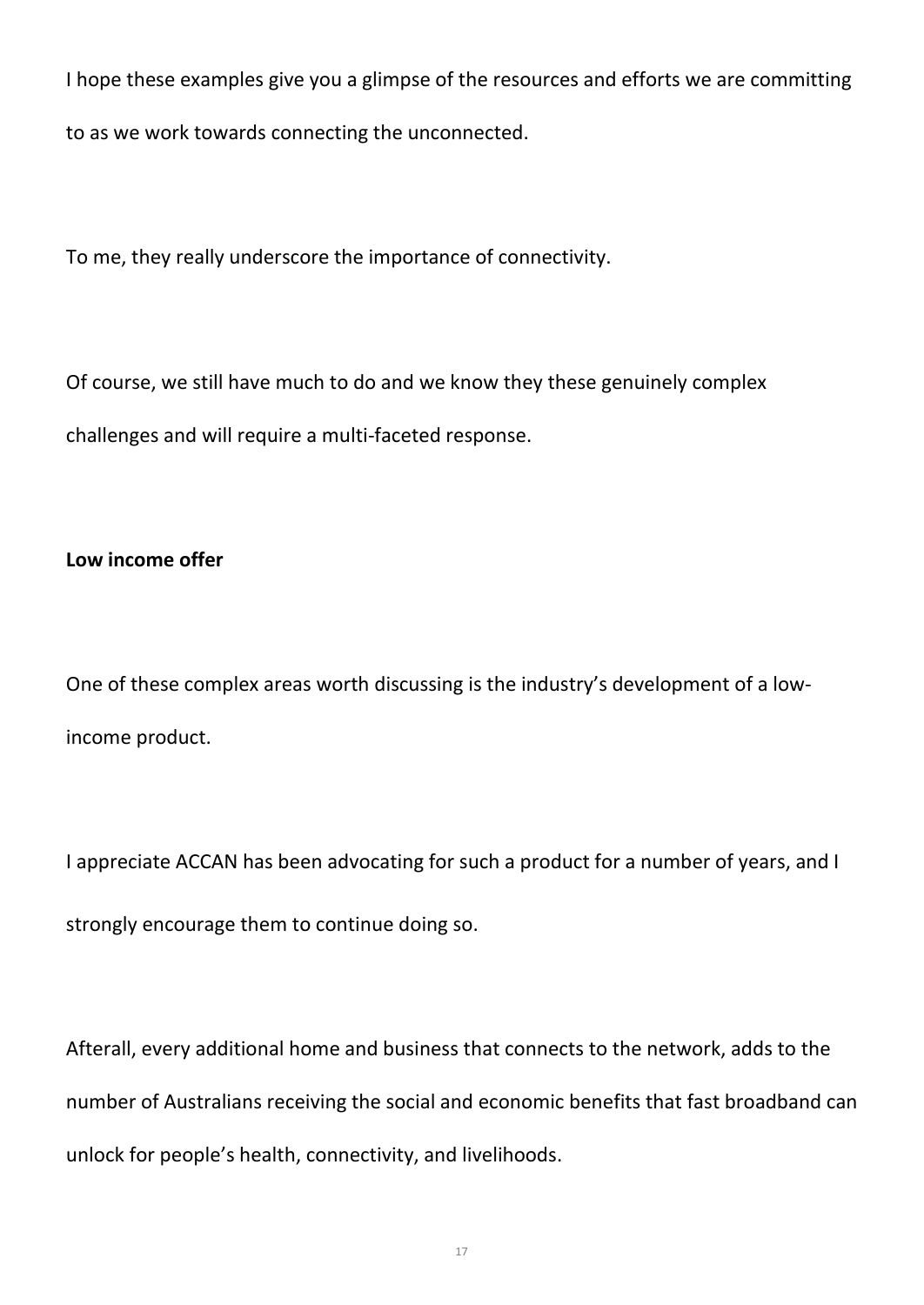We are genuine in our support of a low income product and are here to assist in its ideation and delivery. But we must also consider that the success of a sustainable, lowincome offer depends on much more than just NBN.

Even as a GBE that enacts important telecommunications policy, we have a requirement to be a financially sustainable business with products that make a return. To be clear on this point, this is not about making returns for returns' sake. We make returns so we can continue to reinvest in the network on behalf of all Australians.

This is why we need to look more broadly - to the industry, stakeholder groups, the regulator and government – so we can come together and jointly develop a low-income product that works for everyone.

To overcome these challenges, I think it would be unwise to leave it to the market alone to solve.

That's why it is so important to us at NBN that we maintain strong relationships with groups like ACCAN and are keen to work with the community organisations and networks they represent.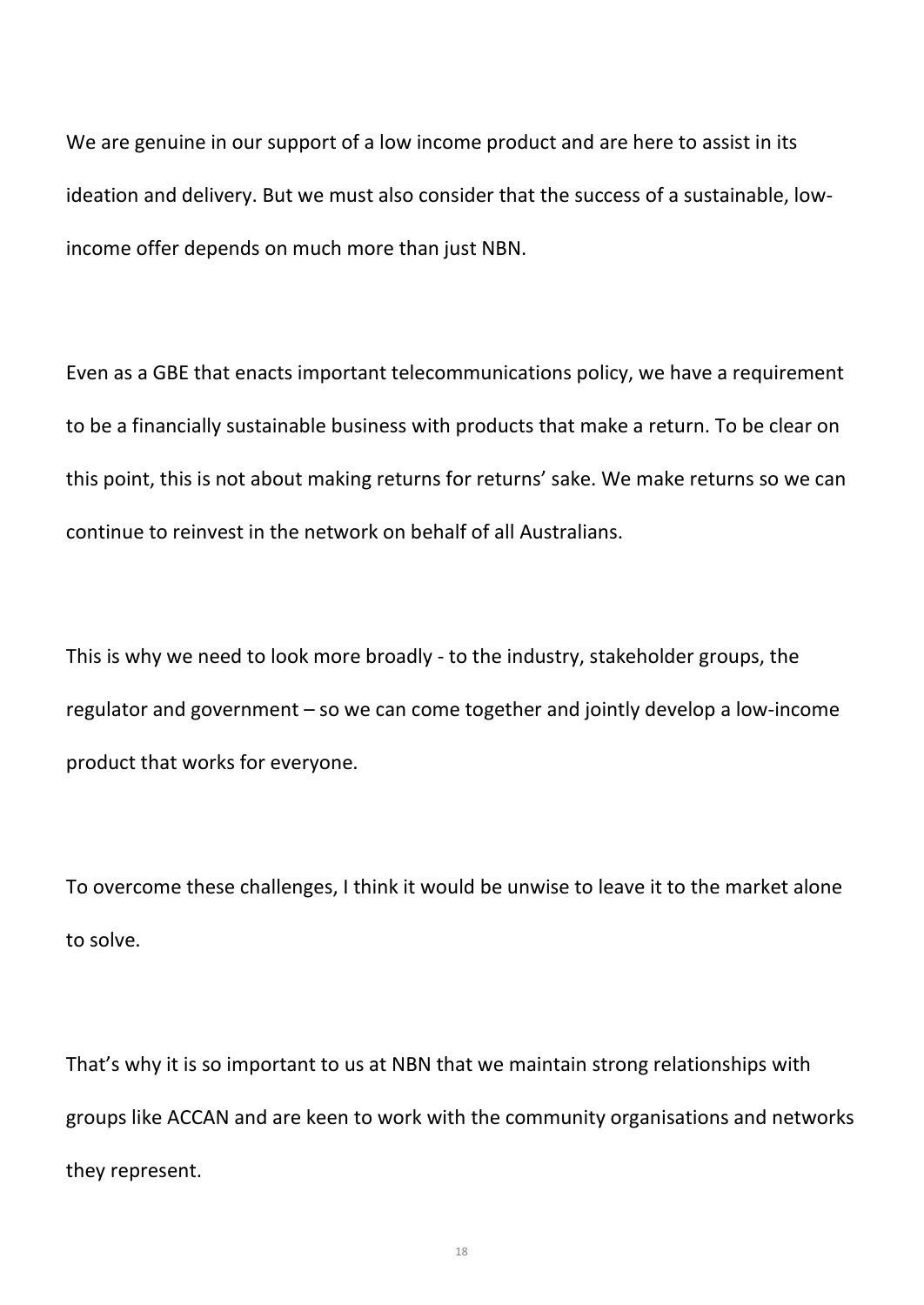Throughout last year, and again this year, we are conducting roundtable meetings directly with the organisations that ACCAN represents in every state, many of whom are delegates here today.

Through these roundtables, we aim to better understand the very real challenges people are facing with regard to broadband connection, and to identify ways we can collectively work to address these. One of the outcomes of these conversations is the enablement of the Public Housing Wifi initiative I referred to earlier.

Like any complex challenge involving competing interests and a broad goal of improving societal wellbeing, increasing digital inclusion will take a collaborative approach involving governments, regulatory bodies, an engaged private sector, and civic participation.

While I believe we have the right ambition, as an industry we have a responsibility to explain how technology benefits human lives and our communities.

We need to be able to explain the benefits of technology not just in terms of capability, but in terms of how - and indeed 'if' - they advance human wellbeing and happiness.